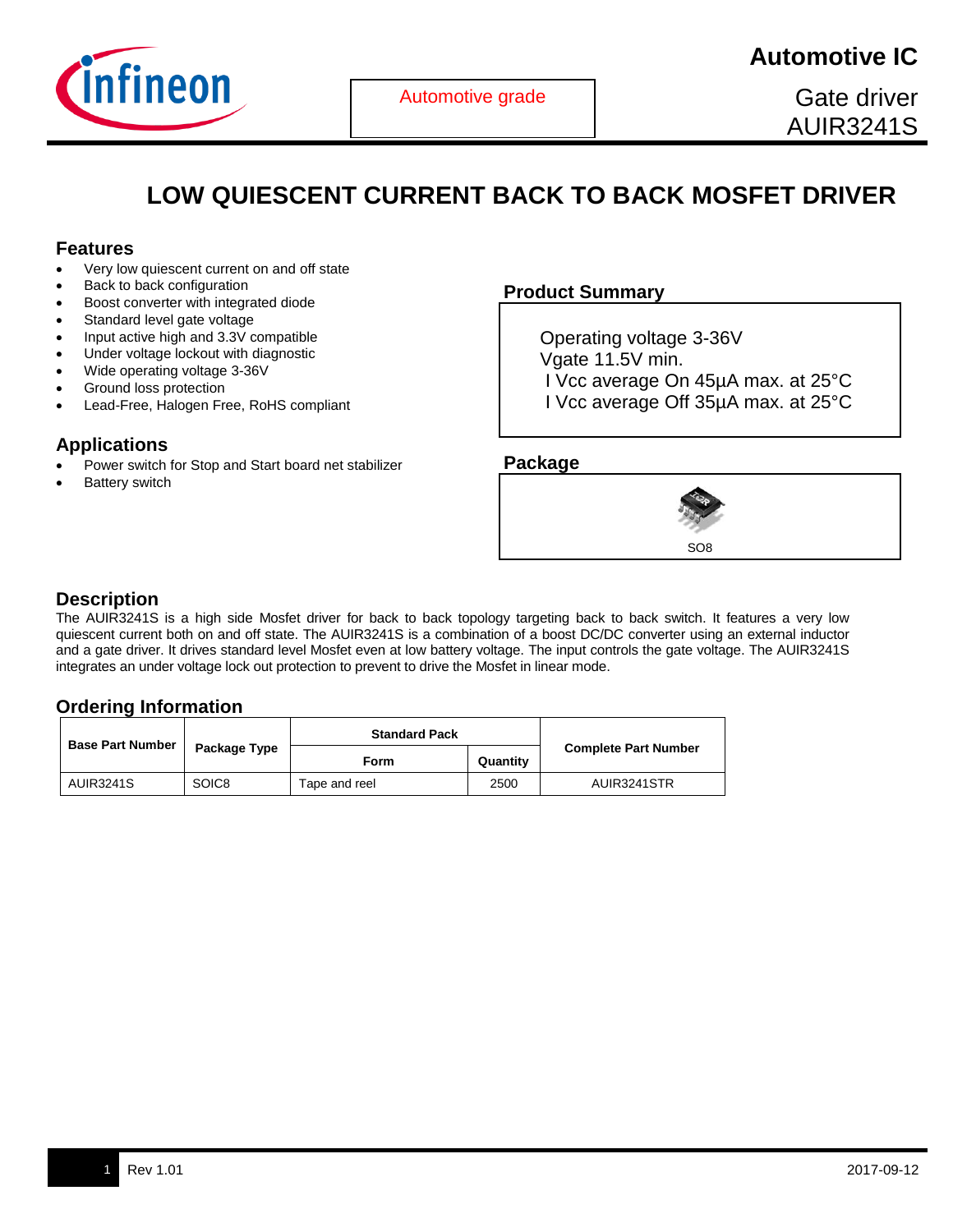

# **Typical Connection – Back to Back**



# **Typical Connection – Q\_diode**

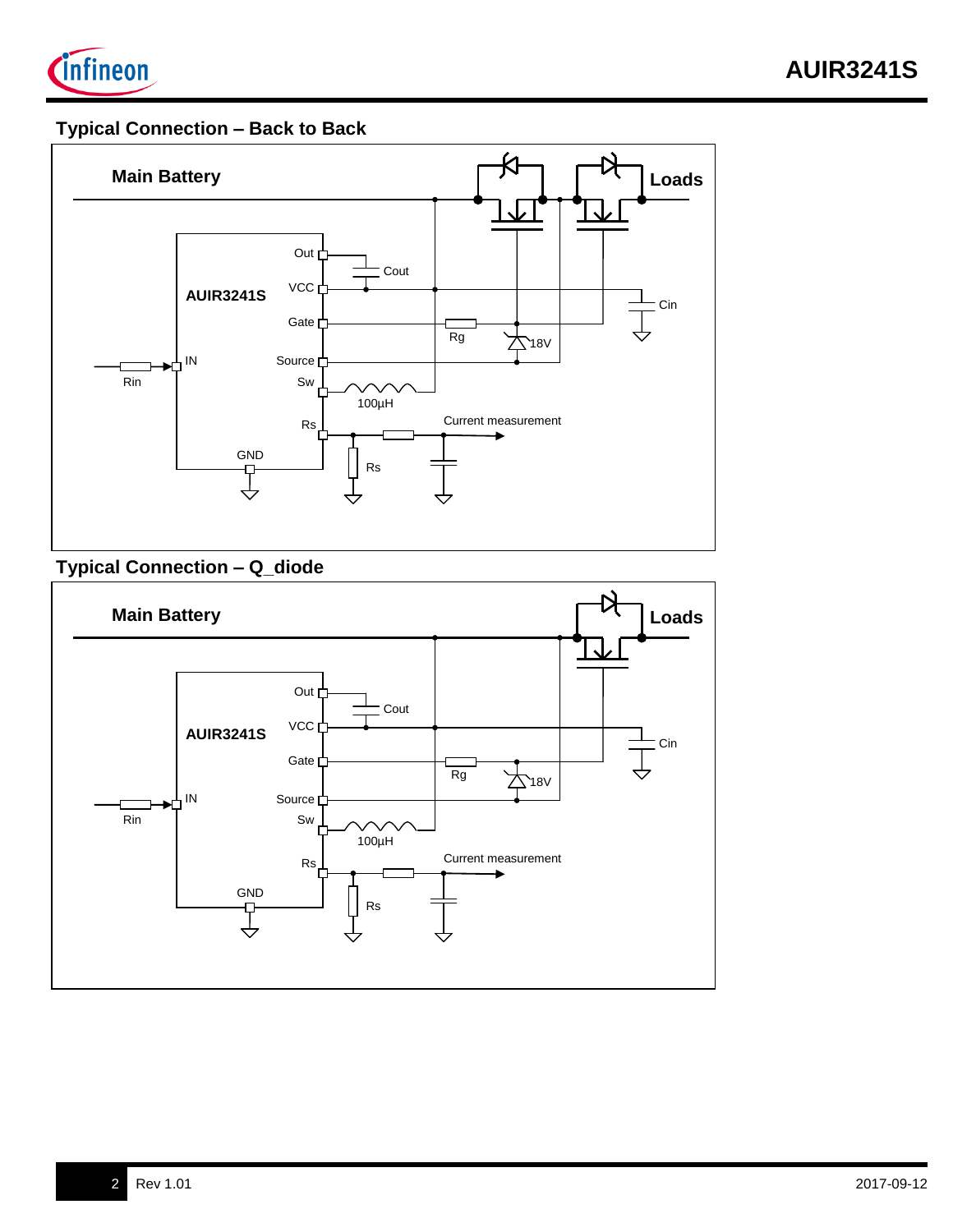

# **Typical Connection – Battery switch**

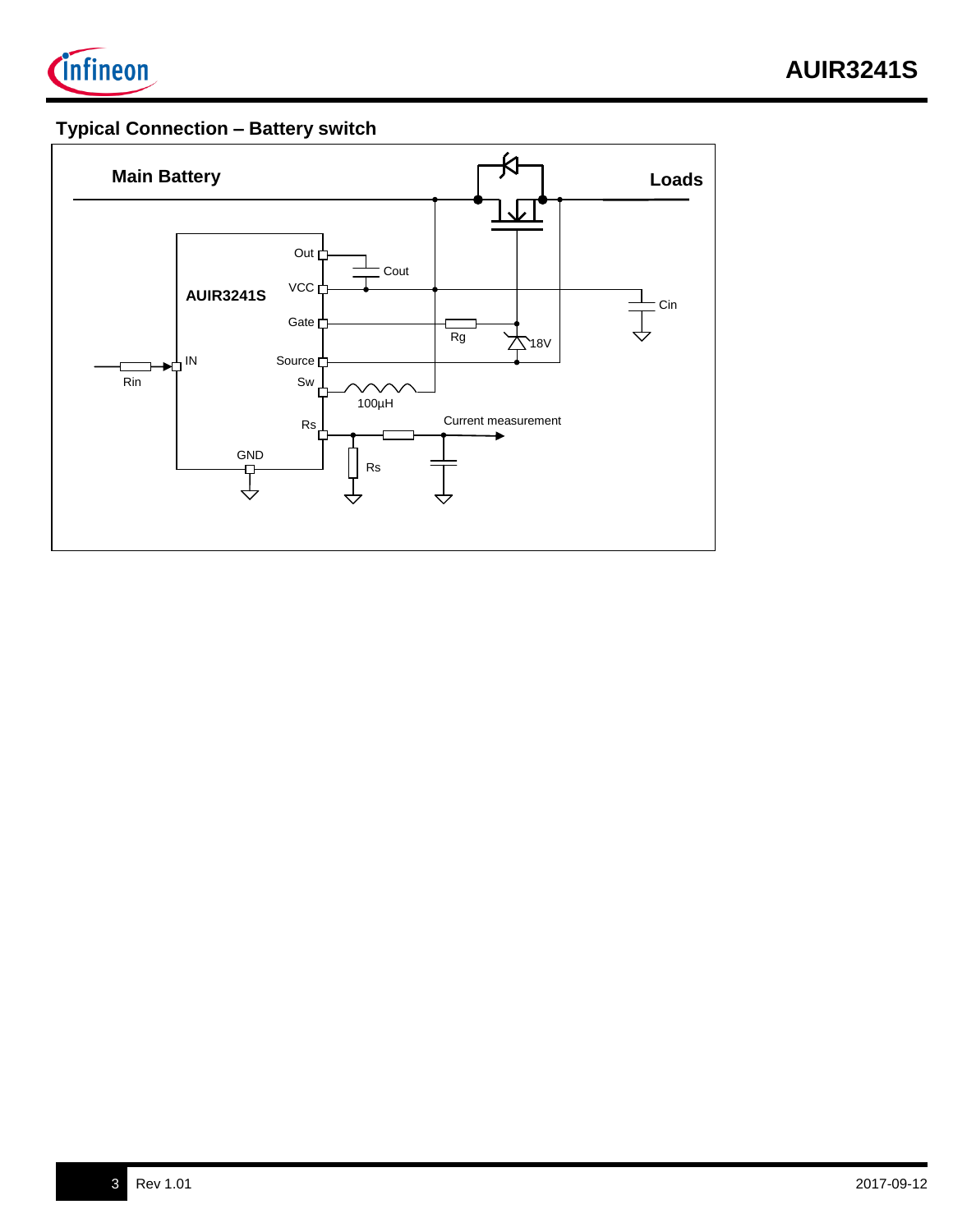

## **Absolute Maximum Ratings**

Absolute maximum ratings indicate sustained limits beyond which damage to the device may occur.

| Symbol        | <b>Parameter</b>                                  | Min.      | Max.        | <b>Units</b> |
|---------------|---------------------------------------------------|-----------|-------------|--------------|
| Vcc-gnd       | Maximum Vcc voltage                               | $-0.3$    | 65          |              |
| Vsw-gnd       | Maximum Sw voltage                                | $Vrs-0.3$ | Vout+Vf     |              |
| Vsw-Vrs       | Maximum Sw voltage                                | $-0.3$    | 65          |              |
| Vout-Vcc      | Maximum Vout-Vcc voltage                          | $-0.3$    | 65          |              |
| Vout-gnd      | Maximum Vout voltage                              | $-0.3$    | 65          |              |
| Vout-Vgate    | Maximum Vout-Vgate voltage                        | $-0.3$    | 65          |              |
| Vgate-Vsource | Maximum Vgate-Vsource voltage                     | $-0.3$    | 75          |              |
| Vout-Vsource  | Maximum Vout-Vsource voltage                      | $-0.3$    | 75          |              |
| Vrs-gnd       | Maximum Rs pin voltage                            | $-0.3$    | 6           |              |
| Vin-gnd       | Maximum IN pin voltage                            | $-0.3$    | $V$ out+0.3 |              |
| <b>Isw</b>    | Maximum continuous current in Sw pin              |           | 200         | mA           |
| ID            | Maximum continuous current in the rectifier diode |           | 200         |              |
| Rg            | Minimum gate resistor                             |           | Ohm         |              |
|               | Maximum operating junction temperature            | -40       | 150         | °C           |
| Tj max.       | Maximum storage temperature                       | $-55$     | 150         |              |

## **Thermal Characteristics**

| <b>Symbo</b> | <b>Parameter</b>                                               | VL. | Max                      | Units                 |
|--------------|----------------------------------------------------------------|-----|--------------------------|-----------------------|
| Rth          | resistance<br>ı to ambient<br>nonon<br>, iunction<br>161<br>на | 10C | $\overline{\phantom{a}}$ | $0$ $0$ $0$ $0$<br>ັ້ |

## **Recommended Operating Conditions**

| <b>Symbol</b> | arameter                         | Min. | Max.                 | . .<br>Units |
|---------------|----------------------------------|------|----------------------|--------------|
| <b>VIH</b>    | Hial<br>I input voltage<br>level | ے ۔  | -<br>∽<br>J.J        |              |
| VIL           | / level input voltage<br>∟ow∶    |      | $\sim$ $\sim$<br>บ.ช |              |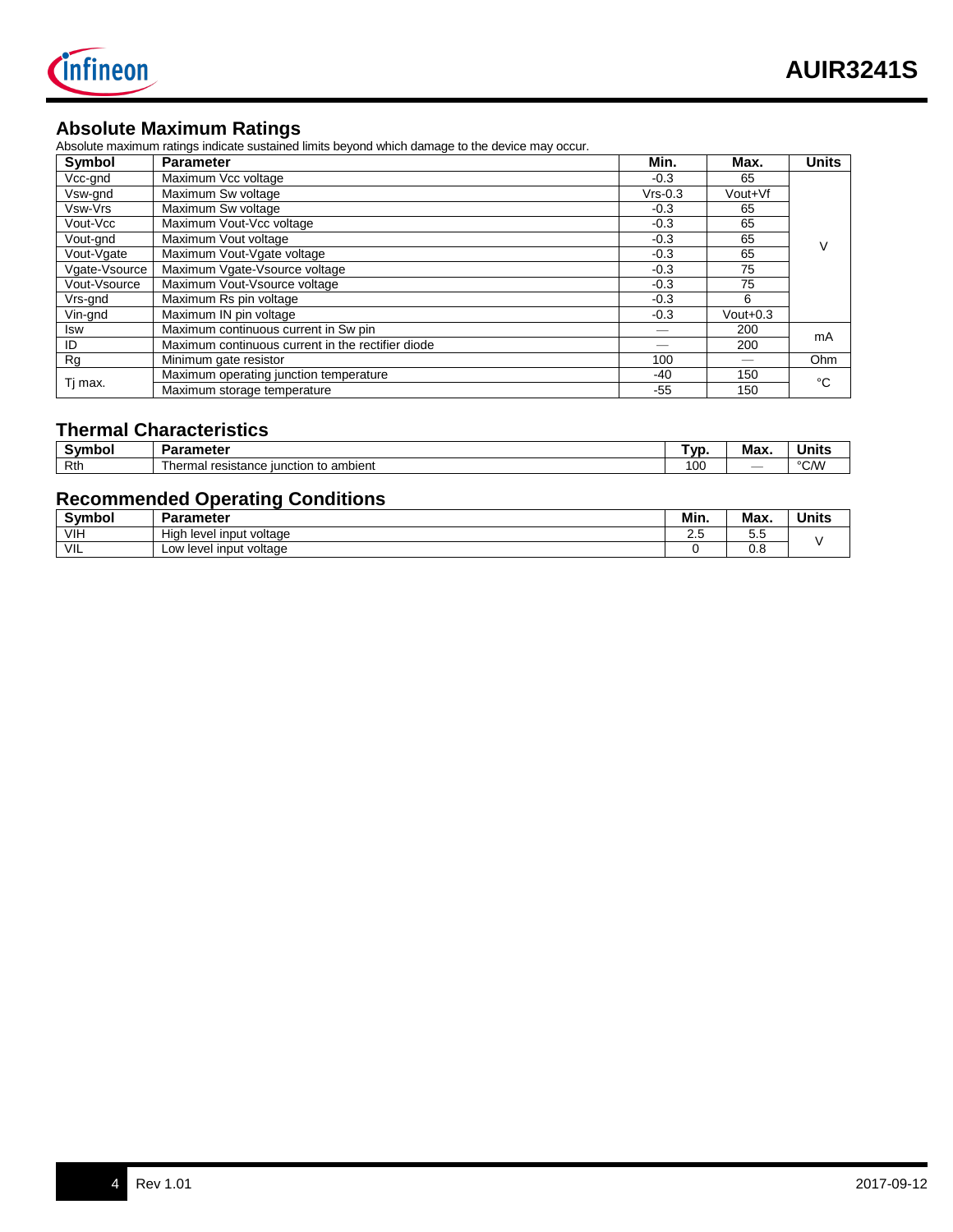

#### **Static Electrical Characteristics**

Tj=-40..125°C, Vcc=6..16V (unless otherwise specified), typical value are given for Vcc=14V and Tj=25°C.

|                             | $\mu$ =-40125 C, VCC=010V (uniess otherwise specified), typical value are given for VCC=14V and TJ=25 C. |                          |                          |                          |              |                        |
|-----------------------------|----------------------------------------------------------------------------------------------------------|--------------------------|--------------------------|--------------------------|--------------|------------------------|
| Symbol                      | <b>Parameter</b>                                                                                         | Min.                     | Typ.                     | Max.                     | <b>Units</b> | <b>Test Conditions</b> |
|                             | Supply voltage range for extended operation (some                                                        |                          |                          |                          |              |                        |
| Vcc op (ext).               | parameters may be downgraded beyond nominal                                                              | 3                        |                          | 36                       | V            | See page 11            |
|                             | operation)                                                                                               |                          |                          |                          |              |                        |
| $Vcc$ op (nom). $(1)$       | Supply voltage range for nominal operation                                                               | 6                        | $\overline{\phantom{0}}$ | 16                       |              |                        |
| Iq Vcc Off <sup>(2)</sup>   | Supply current when Off, Tj=25°C                                                                         |                          | $\overline{2}$           | 6                        |              | Vin=0V.K1/K2 off.      |
|                             | Supply current when Off, Tj=125°C                                                                        | $\overline{\phantom{0}}$ | 3                        | 8                        |              | K3 on, Vout-Vcc=14V    |
| $Iq$ Vcc On $(2)$           | Supply current when On, Tj=25°C                                                                          | $\overline{\phantom{0}}$ | 3                        | 6                        |              | Vin=5V,K1/K3 off,      |
|                             | Supply current when On, Tj=125°C                                                                         | —                        | 4                        | 8                        | μA           | K2 on, Vout-Vcc=14V    |
| $Iq$ Out Off <sup>(2)</sup> | Quiescent current on Out pin, Tj=25°C                                                                    | $\overline{\phantom{0}}$ | 10                       | 15                       |              | Vin=0V,K1/K2 off,      |
|                             | Quiescent current on Out pin, Ti=125°C                                                                   | $\overline{\phantom{0}}$ | 13                       | 25                       |              | K3 on, Vout-Vcc=14V    |
| Iq Out On <sup>(2)</sup>    | Quiescent current on Out pin, Ti=25°C                                                                    | $\overline{\phantom{0}}$ | 12                       | 20                       |              | Vin=5V.K1/K3 off.      |
|                             | Quiescent current on Out pin, Ti=125°C                                                                   | $\overline{\phantom{0}}$ | 15                       | 30                       |              | K2 on, Vout-Vcc=14V    |
| Vbr Out                     | Breakdown voltage between Out and Source                                                                 | 75                       | 90                       | $\equiv$                 |              | $I=10mA$               |
| Vbr Gate                    | Breakdown voltage between Gate and Source                                                                | 75                       | 90                       | $\overline{\phantom{0}}$ | $\vee$       | $I=10mA$               |
| OV                          | Over-voltage protection between Vout and Gnd                                                             | 50                       | 55                       | 62                       |              |                        |
| lin                         | Input current                                                                                            |                          | 3                        | 6                        | μA           | $Vin=5V$               |
| $\overline{V}$ in_th        | Input voltage threshold                                                                                  | 0.8                      | 1.5                      | 2.5                      |              |                        |
| Vout th                     | Output voltage threshold                                                                                 | 11.5                     | 12.5                     | 14                       |              |                        |
| UV LO                       | Undervoltage lockout between Vout and Vcc                                                                | 6.5                      | 8                        | 10                       | $\vee$       | See figure 7           |
| Vout th-UV LO               | Output voltage minus Undervoltage lockout threshold                                                      | 3                        | 4.5                      |                          |              |                        |
| Vrs th                      | Rs threshold                                                                                             | 0.8                      |                          | 1.3                      |              |                        |
| I latch UV_LO               | Under voltage lockout Latch current between Vout and                                                     | 10                       | 25                       | 40                       |              | See page 11            |
|                             | <b>Vcc</b>                                                                                               |                          |                          |                          | mA           |                        |
| Vf                          | Forward voltage of rectifier diode                                                                       | $\overline{\phantom{0}}$ | 0.9                      | 1.1                      | $\vee$       | $I=100mA$ , T $I=25°C$ |
| Rdson K1                    | Rdson of K1, Tj=-40°C                                                                                    |                          | 8                        | 13                       |              | $I=100mA$ ,            |
|                             | Rdson of K1, Ti=25°C                                                                                     | $\overline{\phantom{0}}$ | 11                       | 15                       |              | Vout-Vcc=12.5V         |
|                             | Rdson of K1, Tj=125°C                                                                                    | $\overline{\phantom{0}}$ | 15                       | 20                       | $\Omega$     |                        |
| Rdson K2                    | Rdson of K2, Tj=25°C                                                                                     | $\overline{\phantom{0}}$ | 25                       | $\overline{\phantom{0}}$ |              | $I=100mA$              |
| Rdson K3                    | Rdson of K3, Tj=25°C                                                                                     |                          | 25                       |                          |              |                        |

 $(1)$  If the part is supply outside of this range (ex: during ramp up of Vcc), other values in this table might not be guaranteed

 $^{(2)}$  Supply current might be higher than specified during the start-up of the part (especially during the charge of Cout)

#### **Timing Converter Characteristics**

Tj=-40..125°C, Vcc=6..16V (unless otherwise specified), typical value are given for Vcc=14V and Tj=25°C.

| <b>Symbol</b> | <b>Parameter</b>         | Min.                     | Typ. | Max. | <b>Units</b> | <b>Test Conditions</b> |
|---------------|--------------------------|--------------------------|------|------|--------------|------------------------|
| Toff          | Off time                 |                          |      |      |              | See figure 4           |
| Tdon K1       | Turn-on delay of K1      |                          |      |      |              | See figure 5           |
| Tdoff K1      | Turn-off delay of K1     | $\overline{\phantom{a}}$ | 0.2  |      | us           |                        |
| POR Delay     | Power On Reset delay     | 200                      | 500  | 1200 |              | See figure 10          |
| POR Th        | Power On Reset threshold |                          | 6.5  | 7.5  |              |                        |

#### **Switching Characteristics**

Tj=-40..125°C, Vcc=6..16V (unless otherwise specified), typical value are given for Vcc=14V and Tj=25°C.

| <b>Symbol</b> | <b>Parameter</b>                         | Min. | Typ. | Max.                           | <b>Units</b> | <b>Test Conditions</b> |
|---------------|------------------------------------------|------|------|--------------------------------|--------------|------------------------|
| Tdon gate     | Turn-on delav                            | 0.5  | . 5  |                                |              |                        |
| Tr gate       | Rise time on gate 10% to 90% of Vout-Vcc |      |      | 15                             | μs           | Cgate=100nF            |
| lgate+        | Gate high short circuit pulsed current   | 100  | 350  |                                | mA           | Vgate-Vsource=0V       |
| Tdoff gate    | Turn-off delav                           | 0.5  |      |                                |              |                        |
| Tf gate       | Fall time on gate 90% to 10% of Vout-Vcc |      |      | 15                             | μs           | Cgate=100nF            |
| Igate-        | Gate low short circuit pulsed current    | 100  | 350  | $\qquad \qquad \longleftarrow$ | mA           | Vgate-Vsource=14V      |
| Treset        | Time to reset the under voltage latches  | __   |      | 100                            | us           | See page 11            |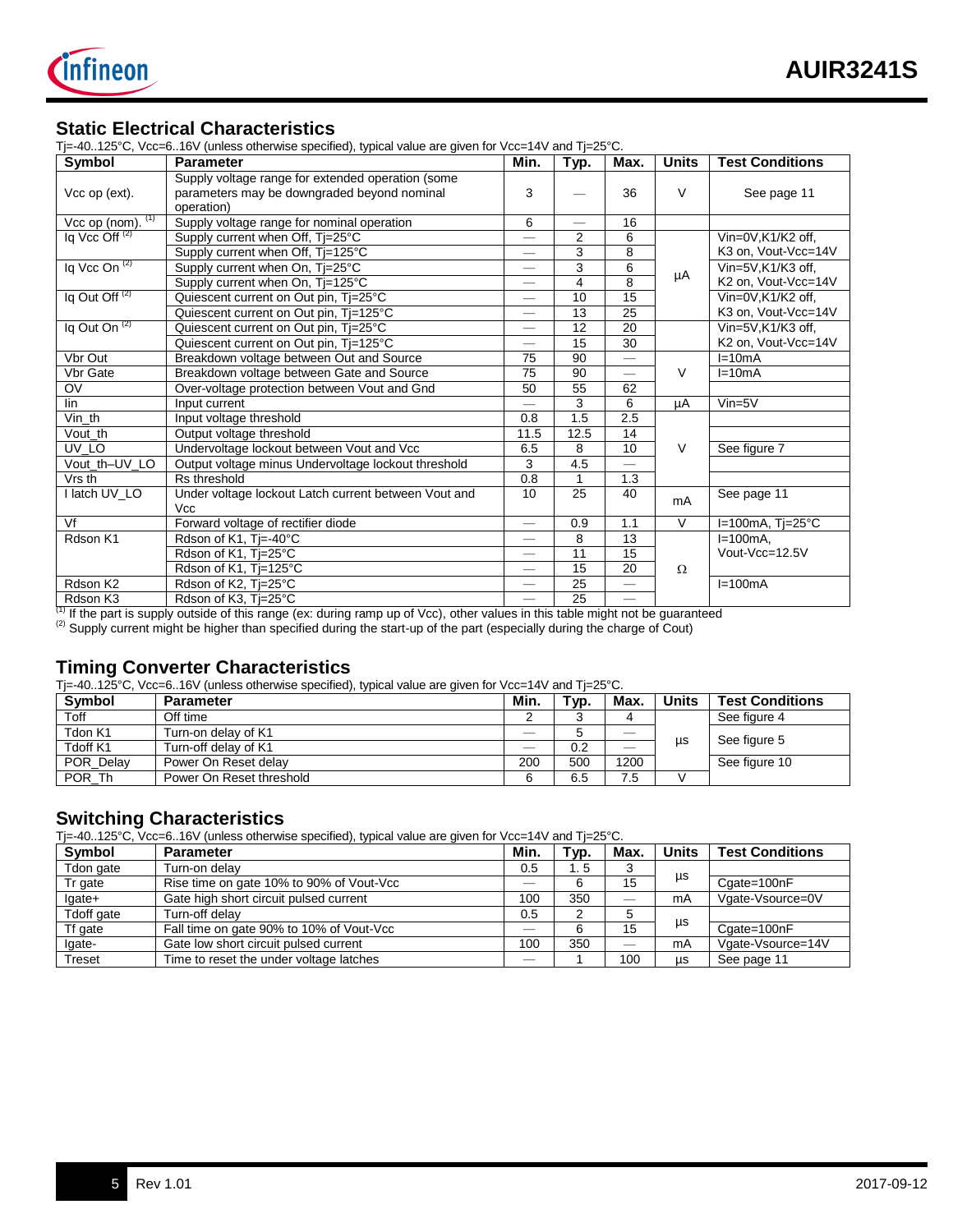

# **Lead Definitions**

| Pin number | Symbol     | <b>Description</b>                          |
|------------|------------|---------------------------------------------|
|            | IN         | Input pin                                   |
|            | <b>GND</b> | Ground pin                                  |
|            | <b>RS</b>  | Current sense input pin                     |
|            | SW         | Output of K1                                |
|            | Source     | Connection of the source pin of the Mosfets |
| 6          | Gate       | Output of the gate driver                   |
|            | Vcc        | Power supply                                |
|            | Out        | Output of the boost converter               |

# **Lead Assignments**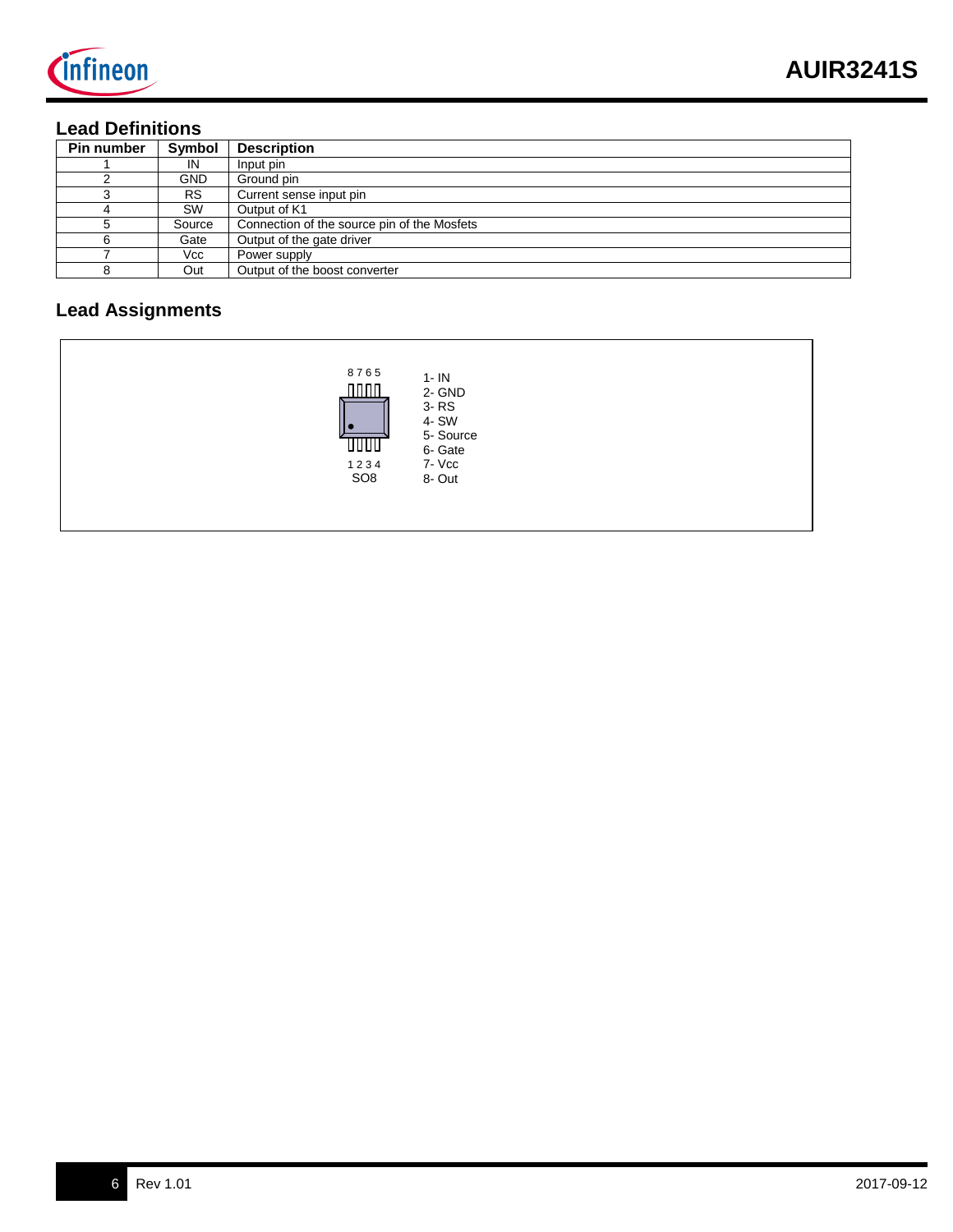

## **Block diagram**



## **Input Circuitry**

The input control circuitry drives the output gate driver stage. The input is active high. With a low level input voltage, the gate is shorted to the source. With a high level input, the output gate driver turn on when Vout reaches Vout\_th.



**Figure 1**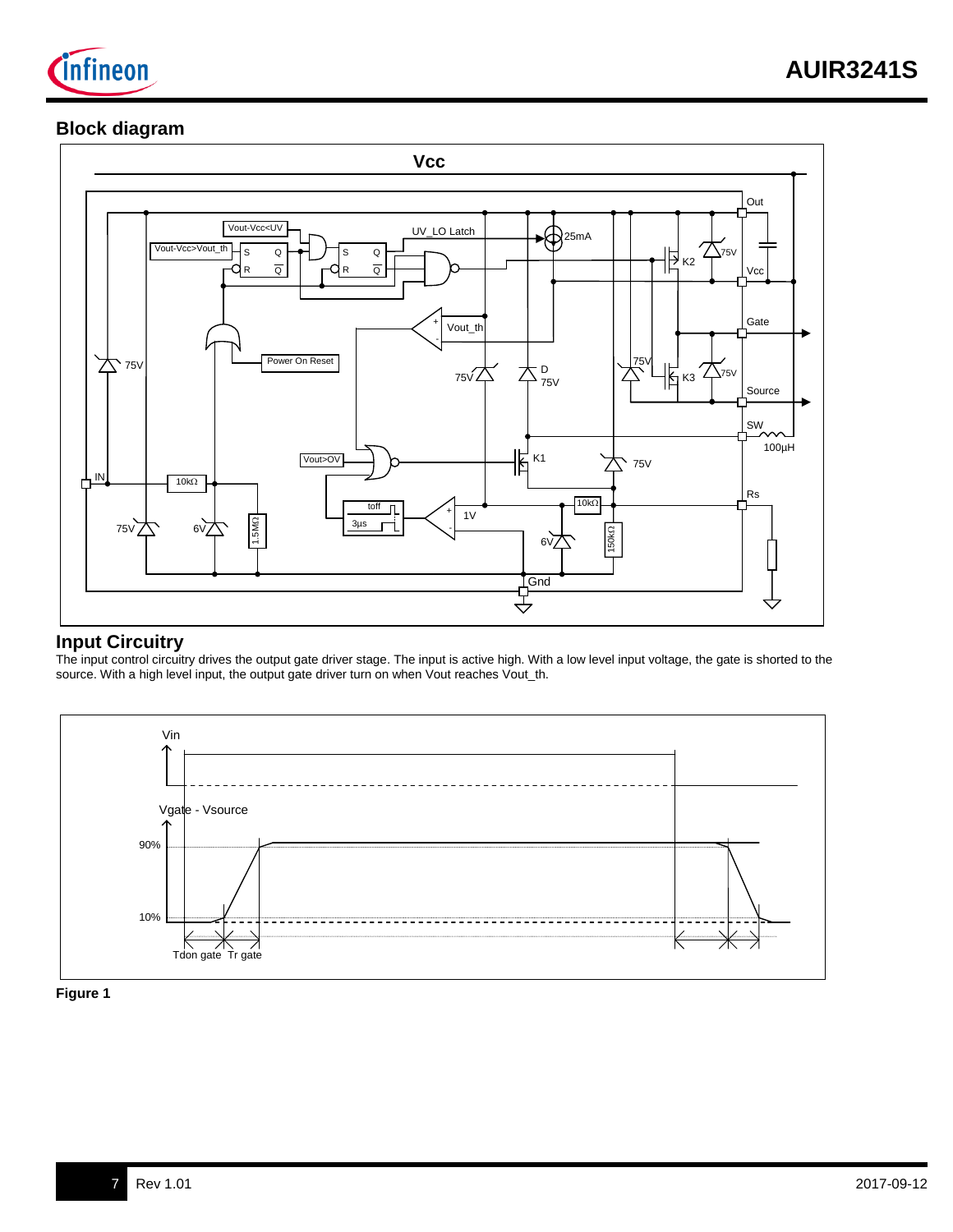

#### **Description**

The topology of the AUIR3241S is a boost DC/DC converter working in current mode. The DC/DC is working once the AUIR3241S is powered regardless the input level.

K1 is switched on when the gate voltage is lower than Vout threshold. When Rs pin reaches Vrs th, K1 is turned off and the inductor charges the Out capacitor through D. The system cannot restart during Toff after Vrs th has been reached. The DC/DC restart only when the Out and the Vcc voltage difference is lower than Vout\_th in order to achieve low quiescent current on the power supply. To turn off the power Mosfet, the input must be low. Then K2 is turned off and K3 shorts the gate to the source.





# **Parameters definition**

**Current definition**



**Figure 3**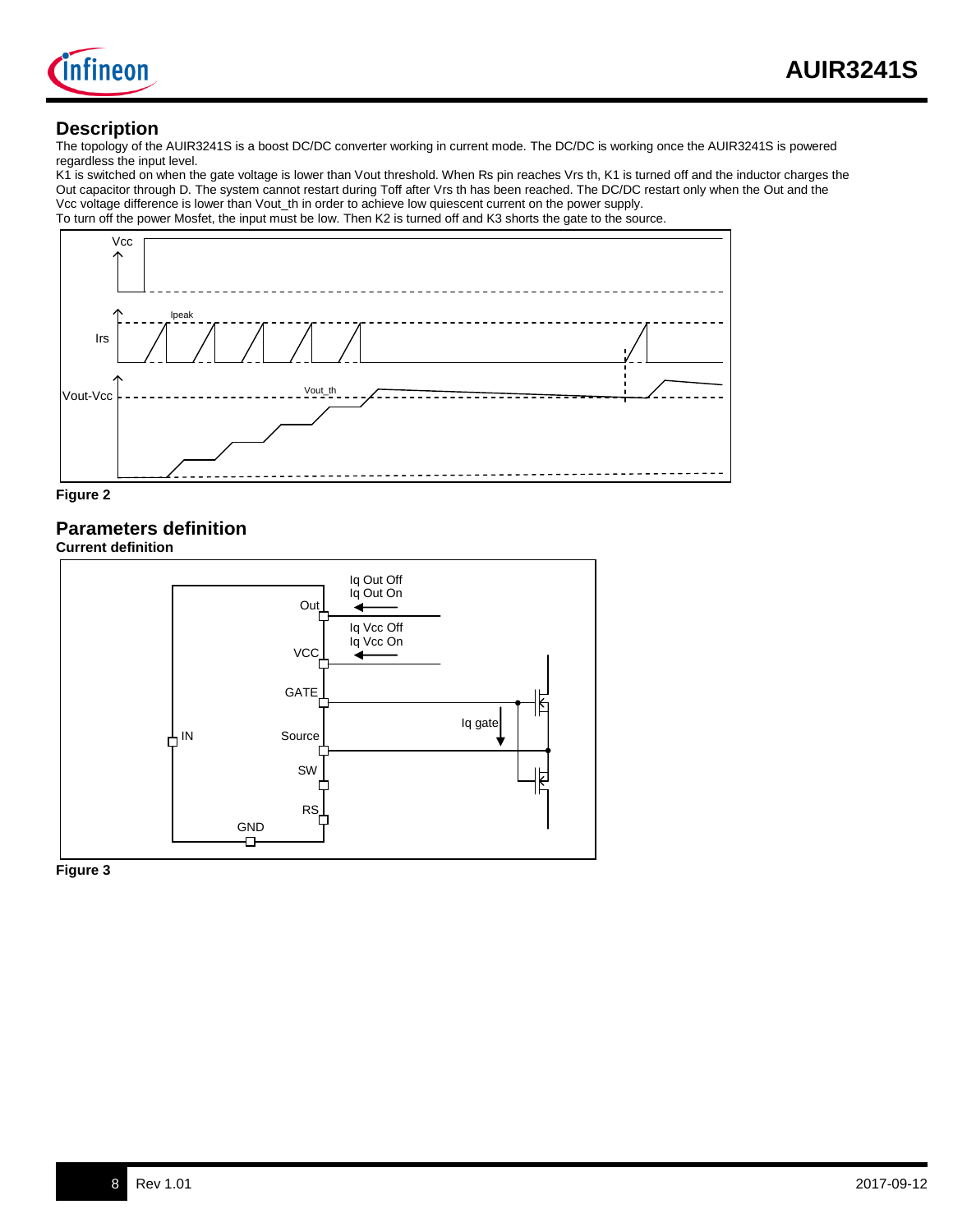

#### **Timing definition**



#### **Figure 5**

## **Low quiescent current operation when On.**

The AUIR3241S is able to operate with a very low quiescent current on the Vcc pin. Nevertheless the supply current depends also on the leakage of the power mosfet named "Iq gate" on the diagram below.

The leakage current is given when K1 is off. When K1 is on, the current flowing in Vcc is the current charging the inductor. Therefore the average current on the Vcc is the combination of the current when K1 is ON and OFF. The average current on the Vcc pin can be calculated using:

I Vcc average on  $=$  (Iq gate + Iq Out On)  $\frac{V\text{out} - V\text{cc} + Vf}{V\text{cc}}$  + Iq Vcc on + Iq Out on I Vcc average off =  $(Iq$  gate + Iq Out Off)  $\frac{V\text{out} - V\text{cc} + Vf}{V\text{cc}} + \text{Iq Vcc off} + \text{Iq Out off}$ 

With Vout: the average voltage on the output. Vout average = (Vout peak + Vout th)/2

Vout peak can be calculated by:

Vout peak  $=$  $\frac{L}{\text{Cout}}$ . Ipeak<sup>2</sup> + Vout th<sup>2</sup>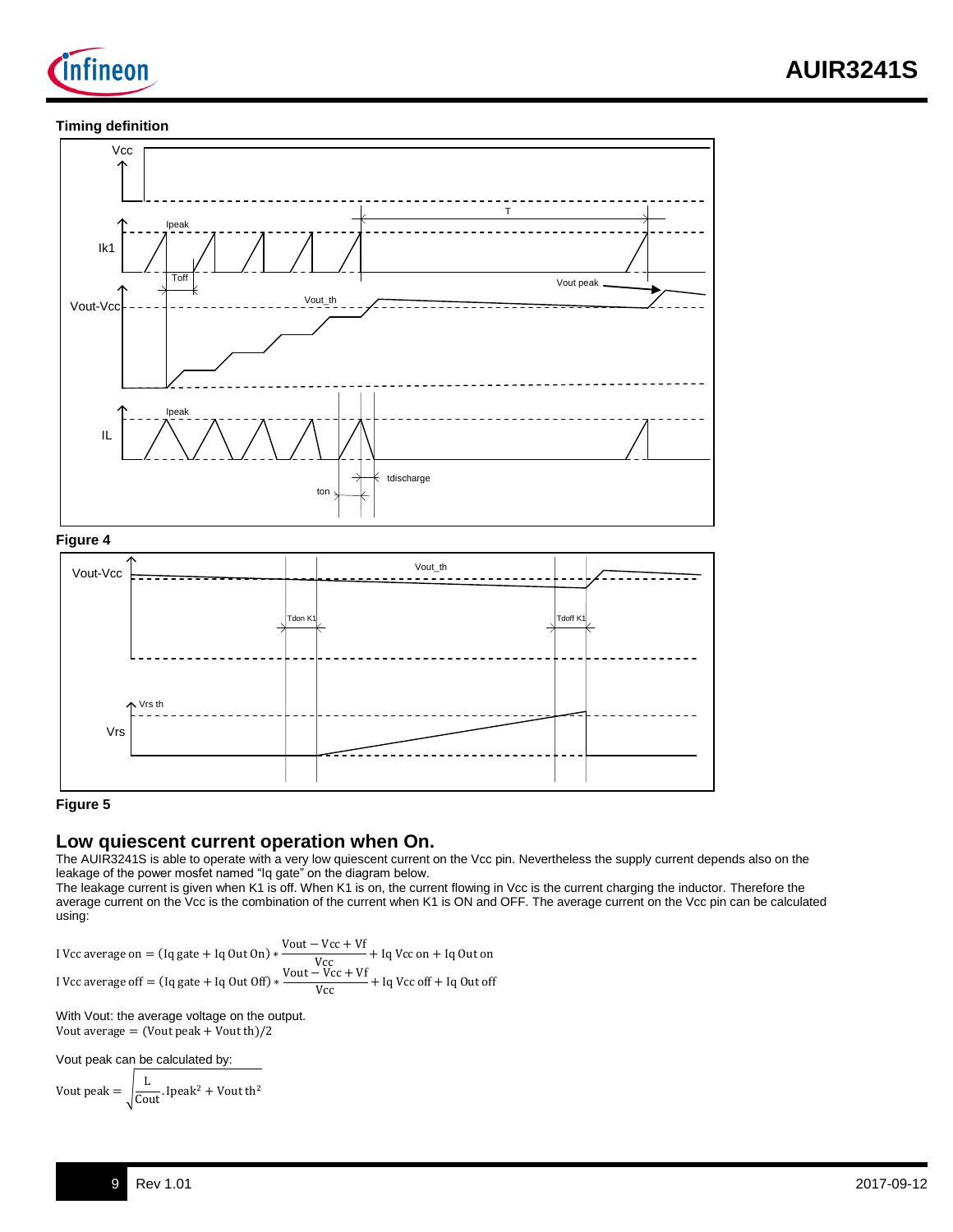

During On operation, the DC/DC works in pulse mode, meaning each time the Vout-Vcc voltage comes below 12.5V, the AUIR3241S switches on K1 to recharge the gate voltage. When the Iout leakage is low enough to maintain the DC/DC in discontinuous mode, the frequency is calculate by:

 $T =$ Ipeak2∗L

2∗(Iq gate+Iq Vout on)∗(Vout−Vcc+Vf)

## **Peak current control**

The current in the inductor is limited by the 1V comparator which monitors the voltage across Rs. Due to the delay in the loop (tdoff K1), the inductor current will exceed the threshold set by:  $\frac{\text{Vrsth}}{\text{p}_\text{c}}$ 

Rs At low voltage, the current waveform in the inductor is not anymore linear, but exponential because the sum of the resistor of K1, the inductor and RS are not any more negligible.



#### **Figure 6**

The peak current and ton can be calculated as follow:

t Vrsth  $=$   $\frac{L}{R \text{don } k1 + Rs + Rl} * \ln(1 - \frac{Rs + R \text{dson } k1 + Rl}{Vrs\_th * Rs * Vcc})$ Where Rl is the resistor of the inductor

With :  $t$  on =  $t$  Vrs\_th + tdoff K1

The peak current can be solved by:<br> $Vcc$ 

 $\text{Ipeak} = \frac{\text{Vcc}}{\text{Rdson k1} + \text{Rs} + \text{RI}} * (1 - e^{-\text{ton} * \frac{\text{Rdson k1} + \text{Rs} + \text{RI}}{\text{L}}})$ 

The peak current must not exceed the Maximum Rating of Isw.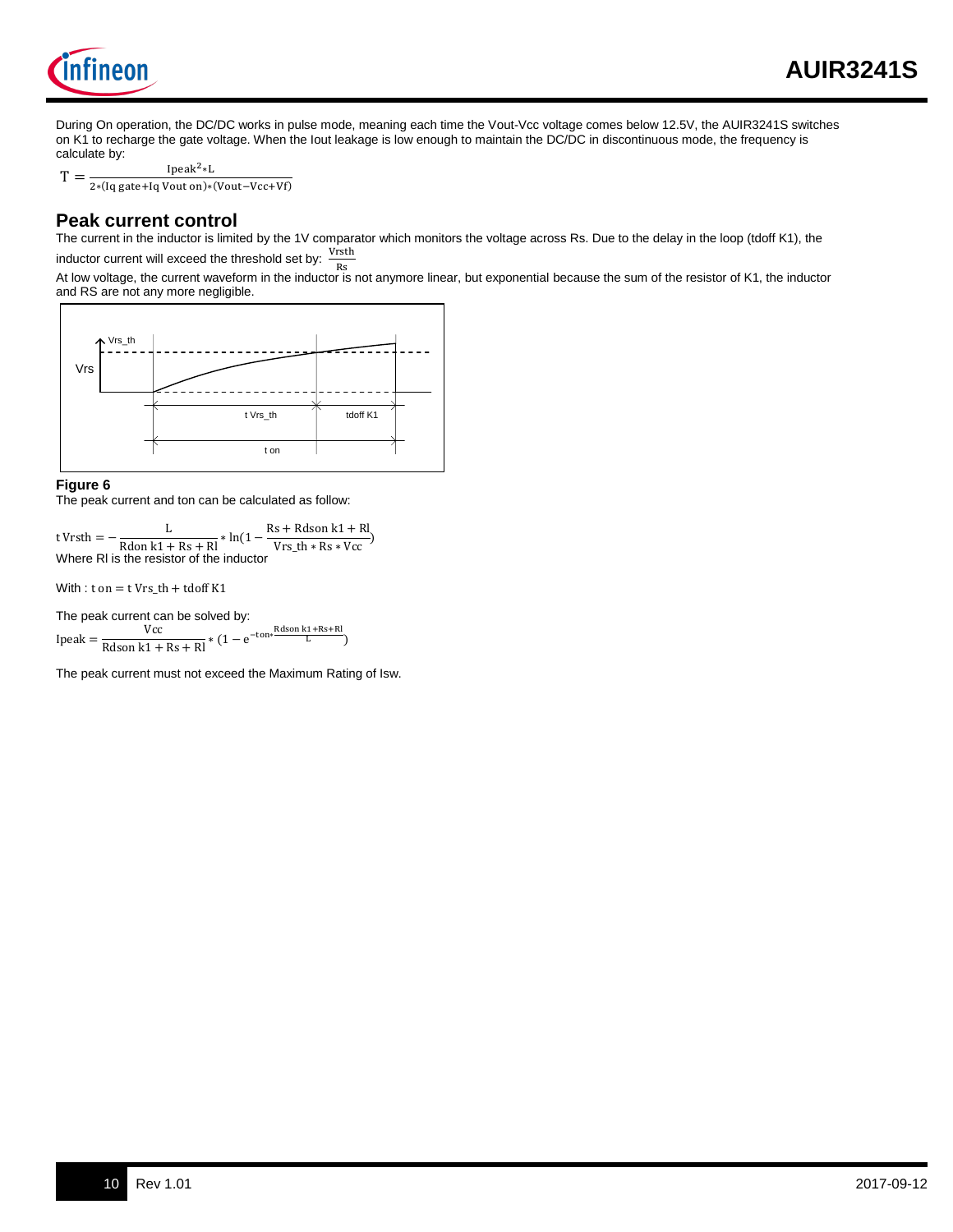

#### **Output capacitor choice**

Mosfet.

The output capacitor must be chosen based on 2 criteria:

During the turn on of K2, the voltage drop on Cout must not trigger the Under Voltage Lockout due to the gate charge of the Power

 $C$ out  $>$ Q gate total Power Mosfet  $(Vout_{th}-UV_{LO})$  Min.

When K1 turn off and the inductor is charging Cout, the peak current on the output capacitor must be limited in order to avoid having current flowing in the Gate zener diode:

L  $*$  Ipeak<sup>2</sup>max

Cout > Vz min gate  $\frac{2}{1}$  Vout th max<sup>2</sup>

Vz min gate is the minimum Zener voltage of the external gate Zener diode.

## **Minimum operating voltage**

While the AUIR3241S operating voltage is specified between 3V and 36V. The 3V minimum operating voltage is when the Vcc is going down. The minimum voltage is also limited by the fact that the Rs voltage must reach the Vrsth taking account all resistors which limit the inductor current.

Vcc min =  $\frac{Rdson k1 + Rs + Rl}{Rs} * Vrsth$ 

#### **Over-Voltage protection**

The AUIR3241S integrates an over-voltage protection in order to protect K1. When Vcc exceed the Over-voltage threshold, the DC/DC is stopped.

#### **Under voltage lockout - Diagnostic**

In order to avoid to drive the Power Mosfet in linear mode, the AUIR3241S features an under voltage lockout. During the turn on, the gate will not be powered until Vout-Vcc reaches Vout th, meaning K2 is off and K3 is on. Then the AUIR3241S powers the gate of the mosfet. If Vout-Vcc goes below UV\_LO, the gate is shorted to the source and the part is latched. A cycle in the input is required to reset the latch. The input must be kept low longer than Treset.



#### **Figure 7**

When the part is latched a current source (I latch UV\_LO) is connected between Out and Vcc to increase the current consumption. By monitoring the current consumption the system can have a diagnostic of the output status. The diagnostic can be analog or digital.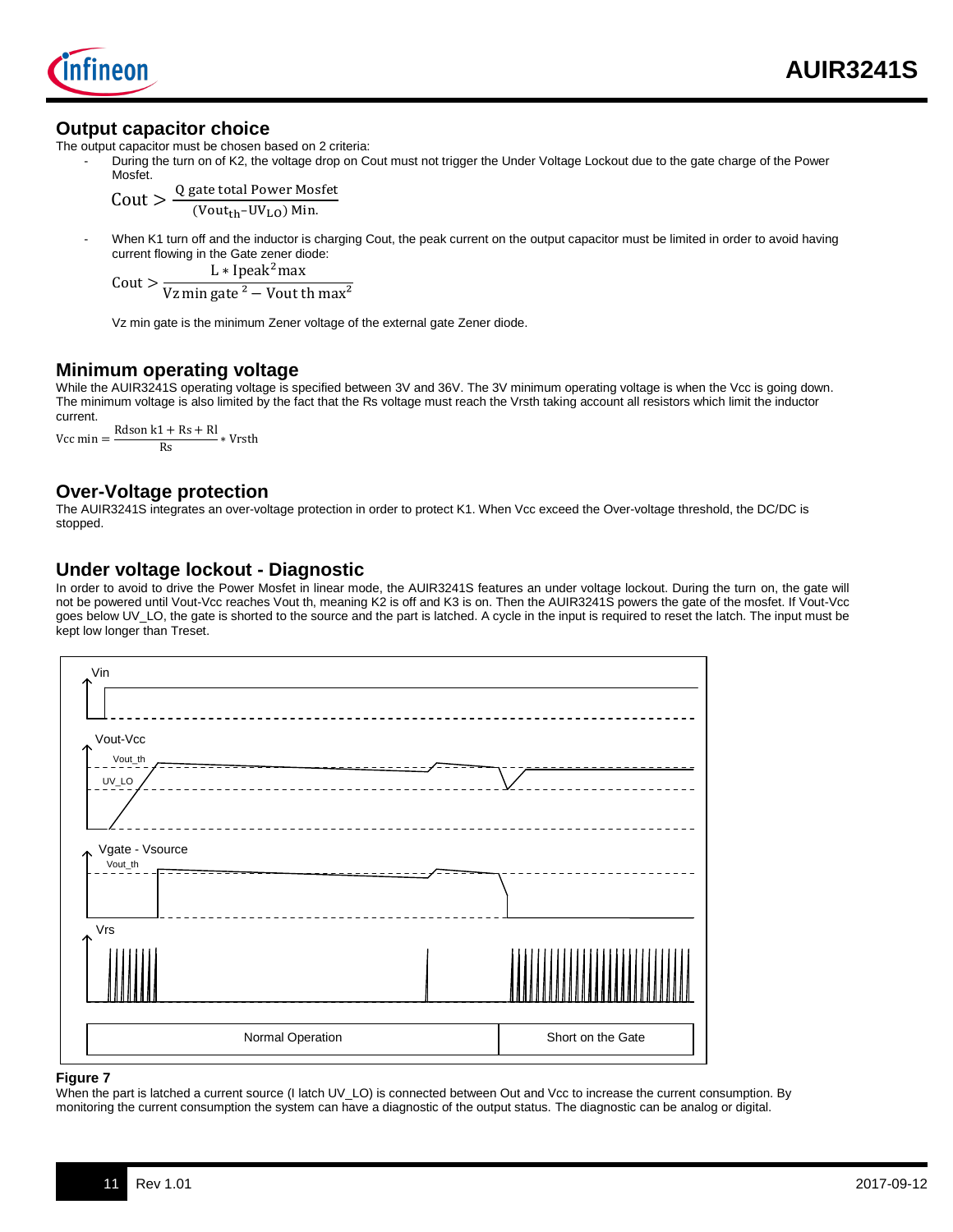

#### **Analog Diagnostic: Output current measurement**

The average current into Rs can be measured by adding a low pass filter before the ADC of the micro controller.



#### **Figure 8**

Then the average output current can be evaluated using :

I out av =  $I$  Rs av  $*$  Vcc / ( Vout - Vcc )

Knowing the output current can be useful to do a diagnostic on the power Mosfet. If the gate is shorted, the output current will be significantly higher than in normal operation.

#### **Digital diagnostic**

By adding a diode during high current consumption mode, the output voltage can be close to 1V. Using a bipolar with a pull-up resistor will provide a digital diagnostic.



#### **Figure 9**

#### **Power On Reset**

During the power on, the AUIR3241S features a Power On Reset to guarantee a stable state of the 2 latches of the Under voltage lockout and guarantee a stable internal biasing. POR\_Delay is triggered when Vout-Gnd exceeds POR\_Th.



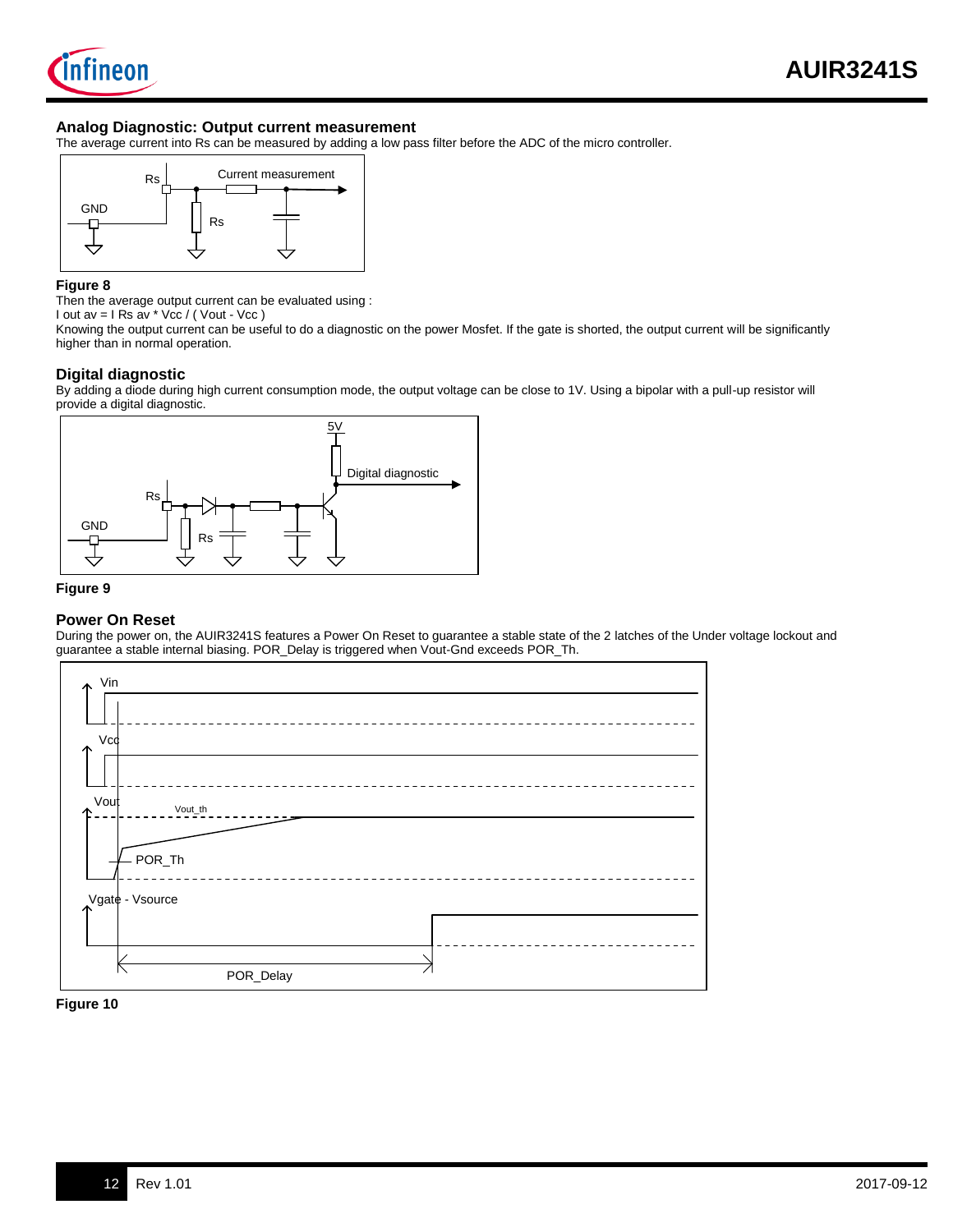

#### **Figures are given for typical value, Vcc=14V and Tj=25°C otherwise specified**

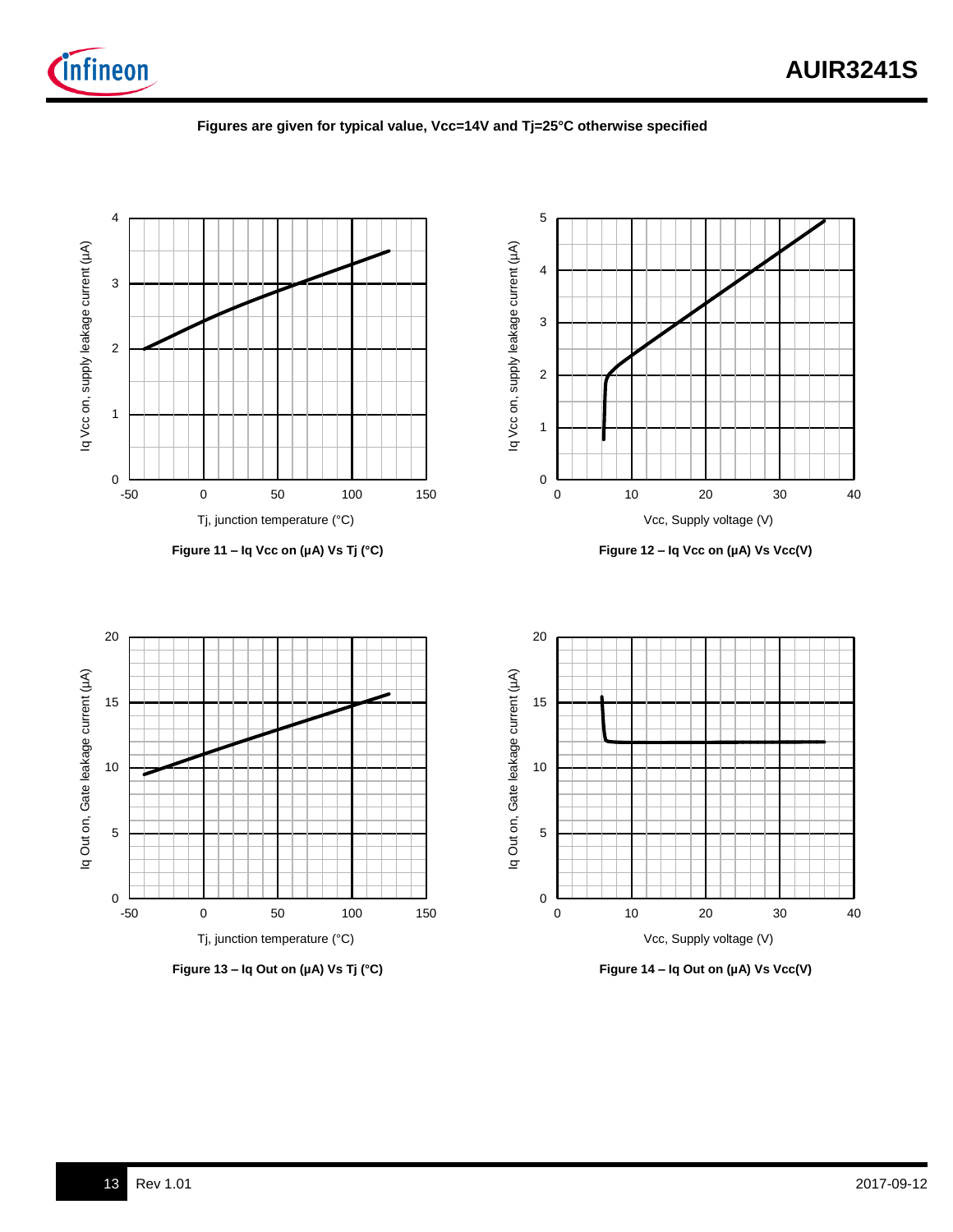









**Figure 18 – Iq Out off (µA) Vs Vcc(V)**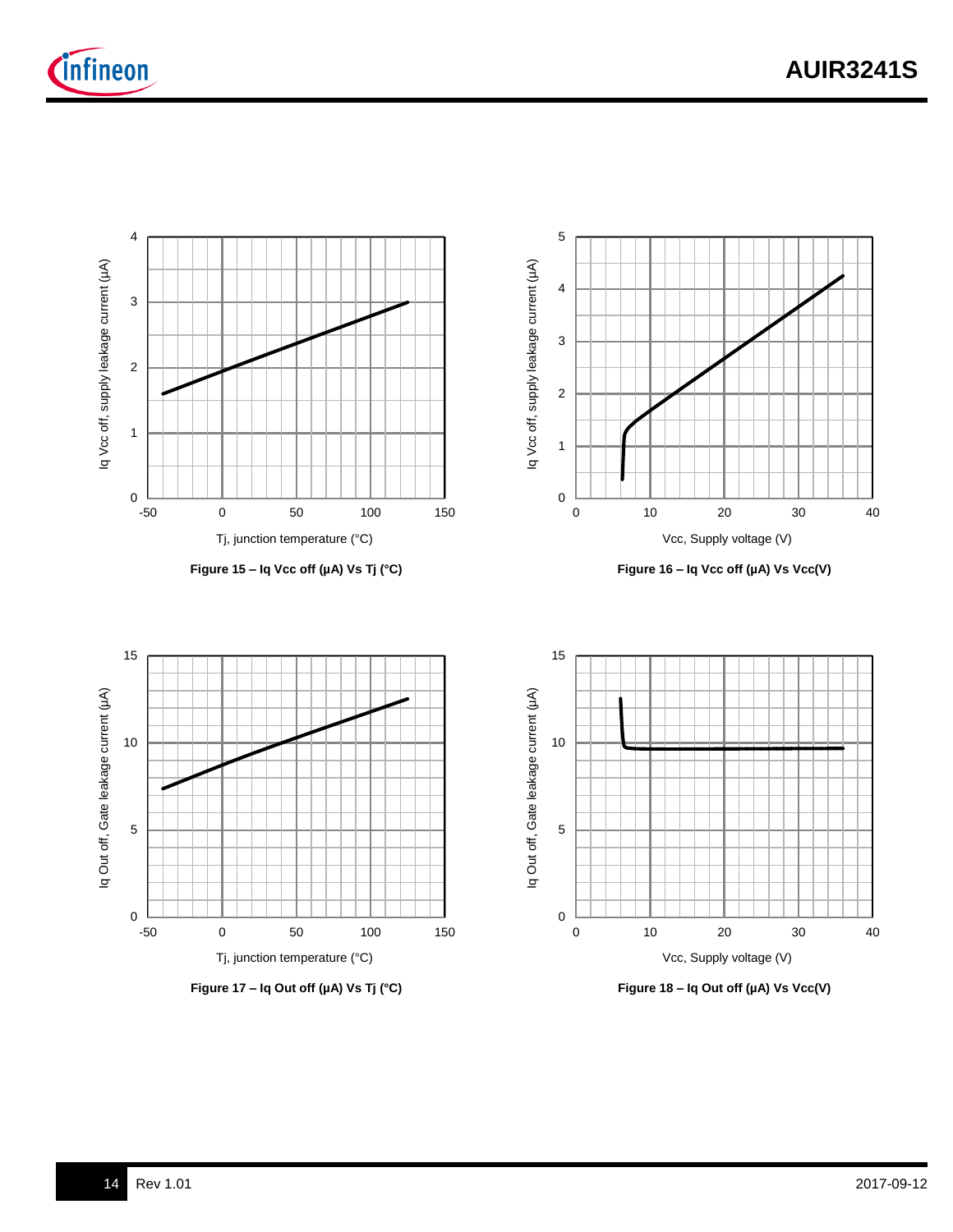

## **Case Outline – SO8**

Dimensions are shown in millimeters (inches)



| <b>DIM</b>     |              | <b>INCHES</b> |               | MILLIMETERS |  |
|----------------|--------------|---------------|---------------|-------------|--|
|                | MIN          | <b>MAX</b>    | MIN           | <b>MAX</b>  |  |
| Α              | .0532        | .0688         | 1.35          | 1.75        |  |
| A1             | .0040        | .0098         | 0.10          | 0.25        |  |
| b              | .013         | .020          | 0.33          | 0.51        |  |
| Ċ              | .0075        | .0098         | 0.19          | 0.25        |  |
| D              | .189         | .1968         | 4.80          | 5.00        |  |
| F              | .1497        | .1574         | 3.80          | 4.00        |  |
| e              | .050 BASIC   |               | $1.27$ RASIC. |             |  |
| e <sub>1</sub> | $.025$ BASIC |               |               | 0.635 BASIC |  |
| Н              | .2284        | .2440         | 5.80          | 6.20        |  |
| K              | .0099        | .0196         | 0.25          | 0.50        |  |
| L              | .016         | .050          | 0.40          | 1.27        |  |
| У              | 0°           | $8^{\circ}$   | $0^{\circ}$   | $8^{\circ}$ |  |





NOTES:

- 1. DIMENSIONING & TOLERANOING PER ASME Y14.5M-1994.
- 2. CONTROLLING DIMENSION: MILLIMETER
- 3. DIMENSIONS ARE SHOWN IN MILLIMETERS (INCHES).
- 4. OUT LINE CONFORMS TO JEDEC OUT LINE MS-012AA.
- 5 DIMENSION DOES NOT INCLUDE MOLD PROTRUSIONS. MOLD PROTRUSIONS NOT TO EXCEED 0.15 (.006).
- 6 DIMENSION DOES NOT INCLUDE MOLD PROTRUSIONS. MOLD PROTRUSIONS NOT TO EXCEED 0.25 (.010).
- [7] DIMENSION IS THE LENGTH OF LEAD FOR SOLDERINGTO ASUBSTRATE.

 $F$   $\infty$ T  $PRIN$ 

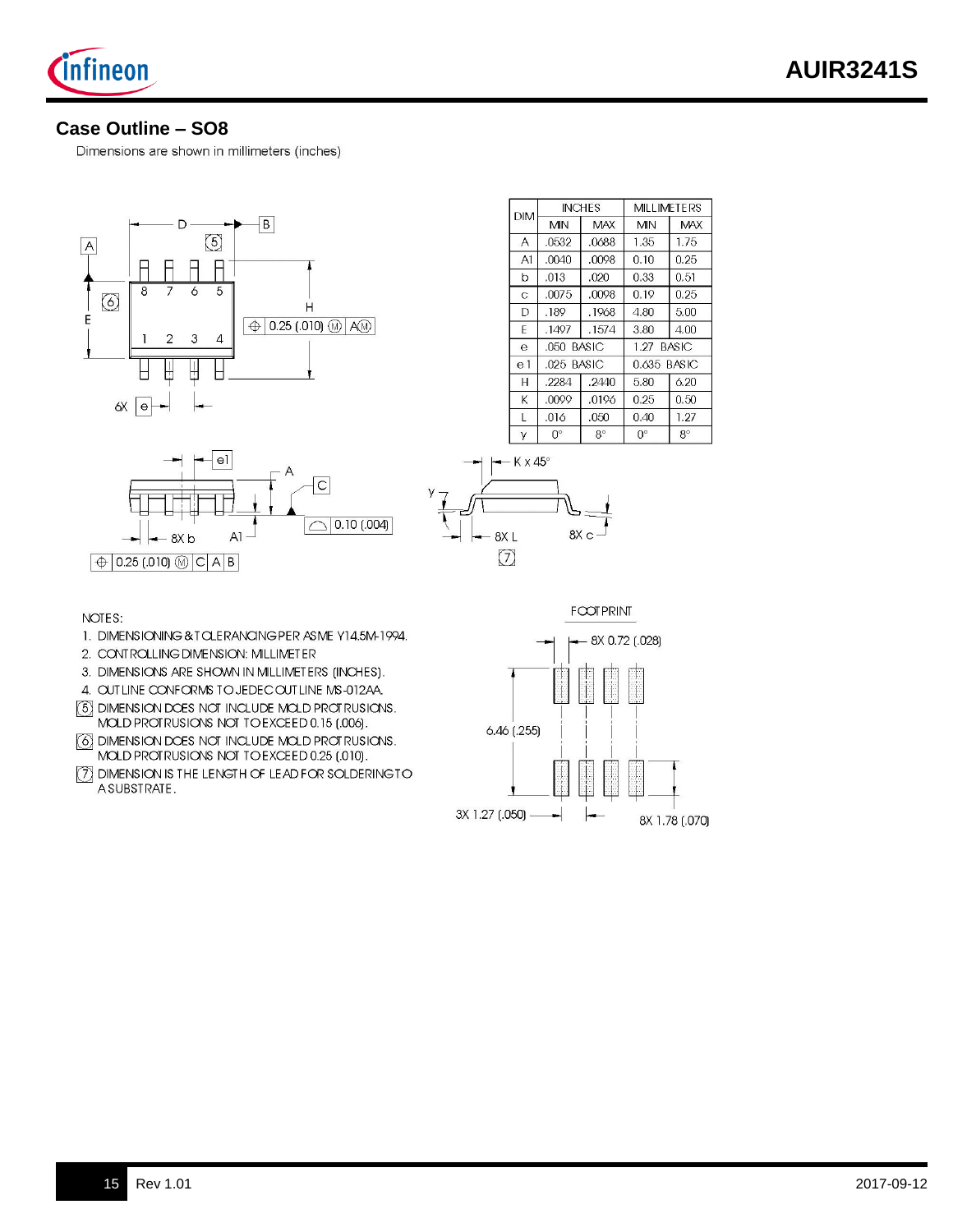

## **Tape & Reel SO8**



- 
- **Notes:**<br>1. 10 sprocket hole pitch cumulative tolerance 0.2<br>2. Camber not to exceed 1mm in 100mm<br>3. Material: Black Conductive Advantek Polystyrene<br>4. Ao and Bo measured on a plane 0.3mm above the<br>holtom of the nocket

4. Ao and Bo measured on a plane 0.3mm above the<br>bottom of the pocket<br>5. Ko measured from a plane on the inside bottom of the<br>pocket to the top surface of the carrier.<br>6. Pocket position relative to sprocket hole measured

- Ao = 6.4 mm<br>Bo = 5.2 mm<br>Ko = 2.1 mm
- 
- All Dimensions in Millimeters -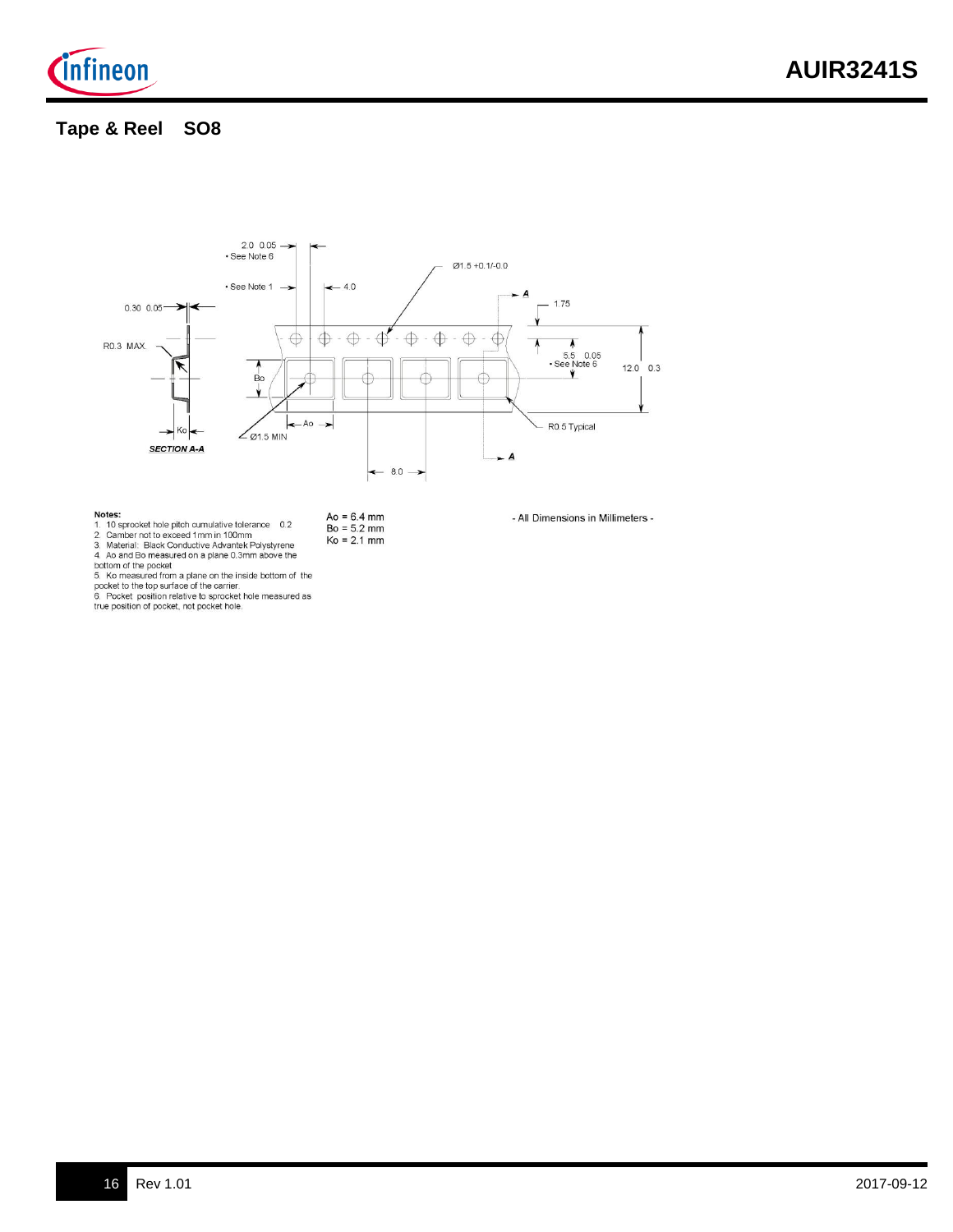



# **Part Marking Information**



## **Qualification Information**

| <b>Qualification Level</b>        |                  | Automotive<br>(per AEC-Q100)<br>Comments: This family of ICs has passed an Automotive<br>qualification. IR's Industrial and Consumer qualification level<br>is granted by extension of the higher Automotive level. |                                          |  |  |
|-----------------------------------|------------------|---------------------------------------------------------------------------------------------------------------------------------------------------------------------------------------------------------------------|------------------------------------------|--|--|
| <b>Moisture Sensitivity Level</b> |                  | SOIC-8L                                                                                                                                                                                                             | MSL2, 260°C<br>(per IPC/JEDEC J-STD-020) |  |  |
| <b>ESD</b>                        | Human Body Model | Class 1C Passed 1500V<br>(per AEC-Q100-002)                                                                                                                                                                         |                                          |  |  |
| <b>Charged Device Model</b>       |                  | Class C6 (+/-1000V)<br>(per AEC-Q100-011)                                                                                                                                                                           |                                          |  |  |
| <b>IC Latch-Up Test</b>           |                  | Class II Level A<br>(per AEC-Q100-004)                                                                                                                                                                              |                                          |  |  |
| <b>RoHS Compliant</b>             |                  |                                                                                                                                                                                                                     | Yes                                      |  |  |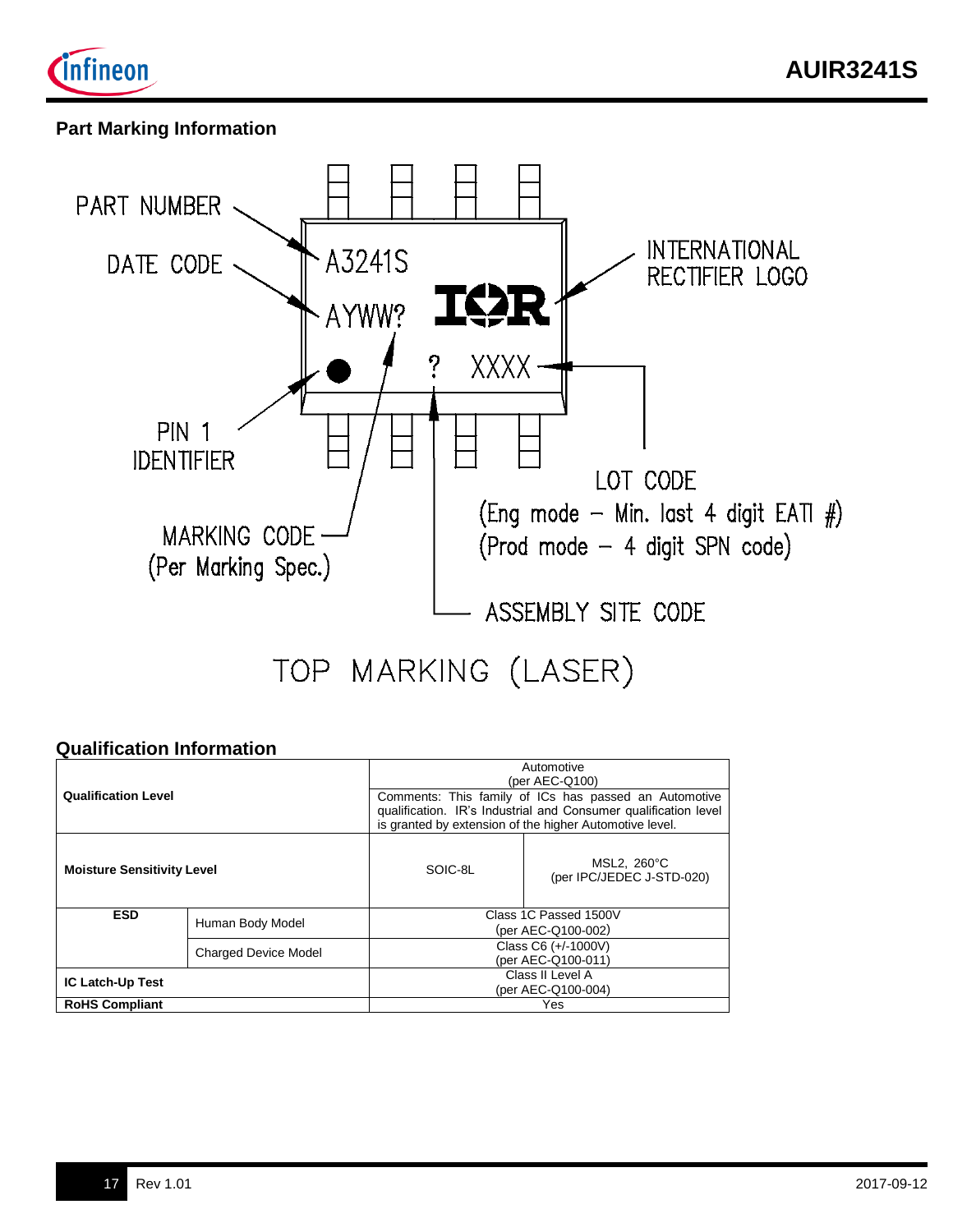

**Published by Infineon Technologies AG 81726 München, Germany © Infineon Technologies AG 2015 All Rights Reserved.**

#### **IMPORTANT NOTICE**

The information given in this document shall in no event be regarded as a guarantee of conditions or characteristics ("Beschaffenheitsgarantie"). With respect to any examples, hints or any typical values stated herein and/or any information regarding the application of the product, Infineon Technologies hereby disclaims any and all warranties and liabilities of any kind, including without limitation warranties of non-infringement of intellectual property rights of any third party.

In addition, any information given in this document is subject to customer's compliance with its obligations stated in this document and any applicable legal requirements, norms and standards concerning customer's products and any use of the product of Infineon Technologies in customer's applications.

The data contained in this document is exclusively intended for technically trained staff. It is the responsibility of customer's technical departments to evaluate the suitability of the product for the intended application and the completeness of the product information given in this document with respect to such application.

For further information on the product, technology, delivery terms and conditions and prices please contact your nearest Infineon Technologies office [\(www.infineon.com\)](http://www.infineon.com/).

#### **WARNINGS**

Due to technical requirements products may contain dangerous substances. For information on the types in question please contact your nearest Infineon Technologies office.

Except as otherwise explicitly approved by Infineon Technologies in a written document signed by authorized representatives of Infineon Technologies, Infineon Technologies' products may not be used in any applications where a failure of the product or any consequences of the use thereof can reasonably be expected to result in personal injury.